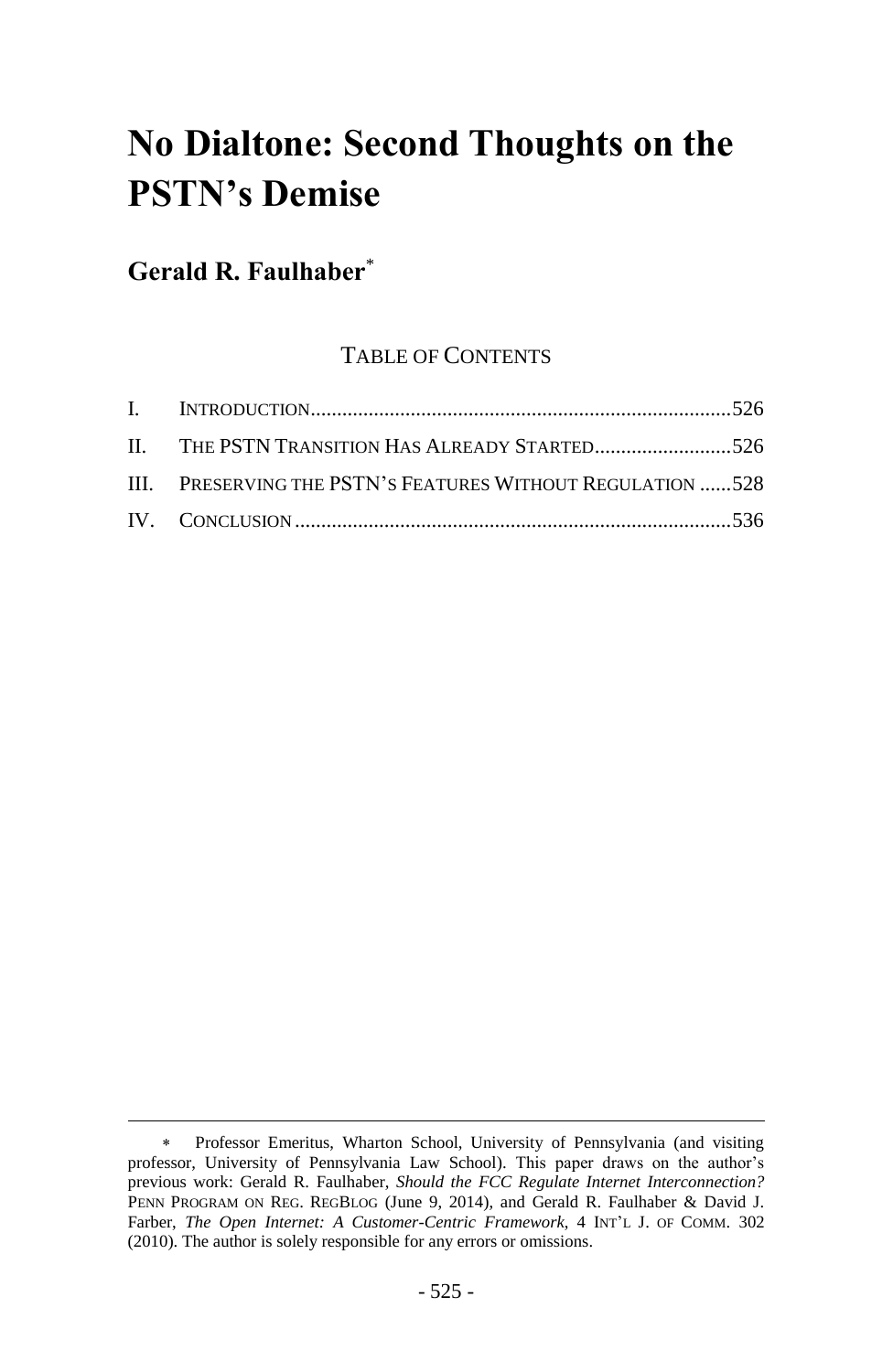<span id="page-1-0"></span>With only mild hyperbole, Werbach states that "[t]he transition from the PSTN to a broadband network of networks is the most important communications policy event in at least half a century." <sup>1</sup> For years, Internet aficionados have proclaimed the imminent death of the Public Switched Telephone Network ("PSTN"), asserting that telephony is just another app. Finally, that day has arrived. People are leaving the PSTN in droves. As Werbach notes, the fraction of U.S. households with a wireline telephone has fallen from 93% in 2003 to 25% in 2013.<sup>2</sup>

<span id="page-1-2"></span>I. INTRODUCTION

In fact, telephone companies are not standing idly by while their PSTN base erodes. The fixed cost of the PSTN is huge, as Werbach points out;<sup>3</sup> as the revenue base erodes, maintaining the PSTN becomes untenable. Telephone companies are actively seeking to sunset the PSTN in two ways: first, by petitioning the FCC to permit them to conduct local trials to transition customers from PSTN to wireless or VoIP; and, second, by announcing plans to transition most customers by 2015.<sup>4</sup>

### <span id="page-1-1"></span>II. THE PSTN TRANSITION HAS ALREADY STARTED

Werbach is clear that this transition is a good thing. He states:

The time has come to address the situation squarely. The lesson from prior structural transitions in communications such as digital television, the AT&T divestiture, and the opening of local telephone competition is that, with good planning and the right policy decisions, such shifts can proceed smoothly and open new vistas for competition and innovation.<sup>5</sup>

This is the first indication that Werbach is far off-base. If these are examples of good planning and the right policy decisions, we are all in big trouble.

First, the transition to digital television broadcasting was mandated by the Telecommunications Act of 1996, to be achieved by 2006.<sup>6</sup> Nevertheless, the transition was pushed back several times, and finally

<sup>1.</sup> Kevin Werbach, *No Dialtone: The End of the Public Switched Telephone Network*, 66 FED COMM. L.J. 203, 205 (2014), *available at* http://www.fclj.org/wpcontent/uploads/2014/06/66.2.1\_Werbach-Final.pdf.

<sup>2.</sup> *See id.* at 211 n.27. This number refers only to traditional PSTN wireline telephones. VoIP telephony provided over cable is technically wireline as well, but not PSTN.

<sup>3.</sup> *Id.* at 225 (citing BRETT M. FRISCHMANN, INFRASTRUCTURE: THE SOCIAL VALUE OF SHARED RESOURCES 12–14 (2012)).

<sup>4.</sup> Werbach, *supra* note [1,](#page-1-2) at 213–15.

<sup>5.</sup> *Id*. at 205.

<sup>6.</sup> *See id.* at 259–60.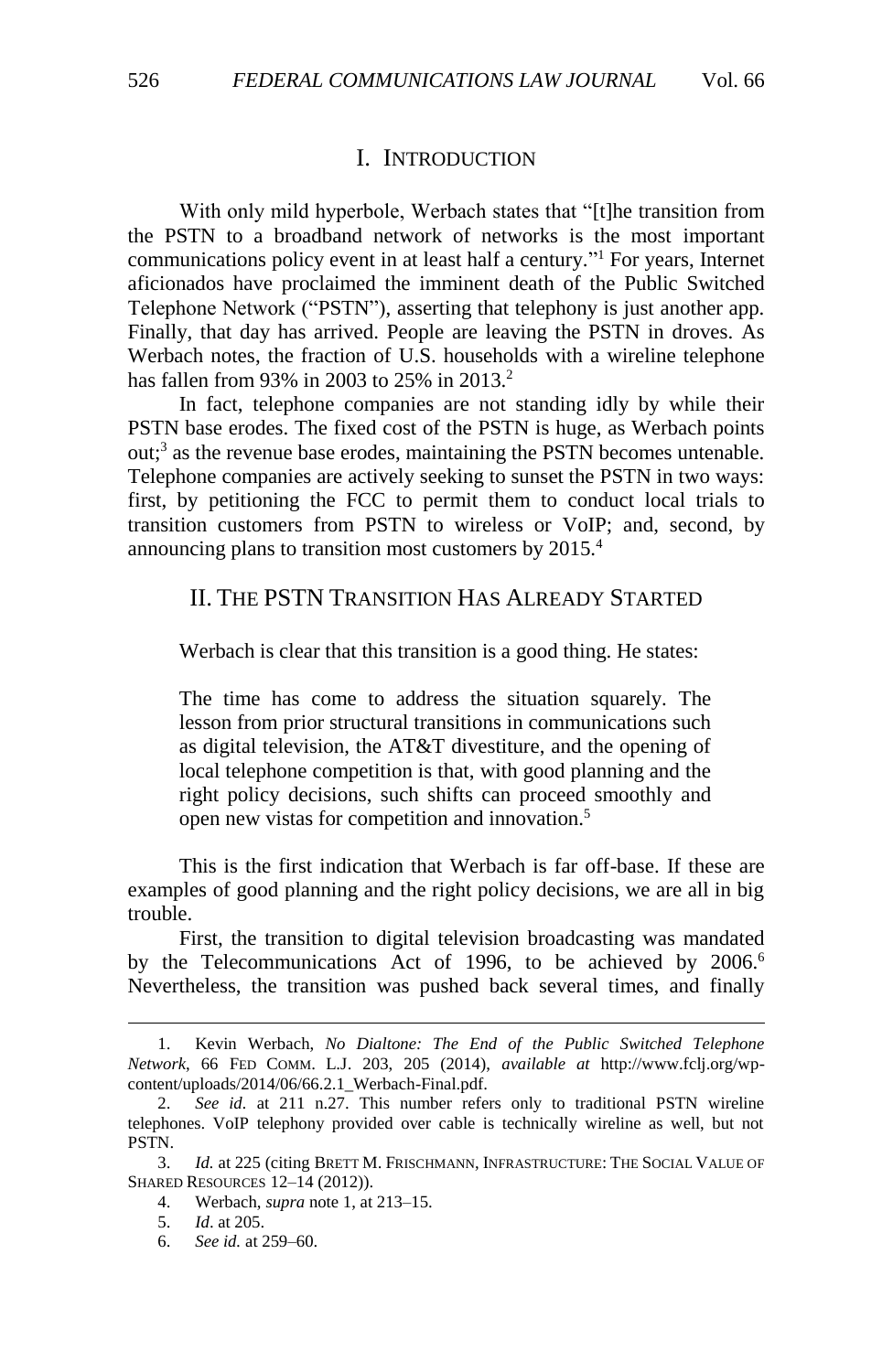implemented in June 2009. While the actual transition went relatively smoothly, thirteen years seems a rather long time for a transition substantially less stressful than the demise of the PSTN.

Second, although the AT&T divestiture broke up the country's largest monopoly three decades ago, after many years of industry evolution and a great deal of cost, we now have two dominant suppliers of telephony that use the PSTN.<sup>7</sup> It is hard to see how this is a major advance, at least as regards telephony.

Third, the introduction of local telephone competition via the Telecommunications Act of 1996 involved over five years of FCC rulings to make competitive local exchange carriers ("CLECs") viable. In this case, competition involved the mandated wholesale of incumbents' local PSTN distribution facilities to new entrants.<sup>8</sup> Today, virtually all PSTN competition is either wireless or VoIP; CLECs have all but disappeared.<sup>9</sup> Again, it's difficult to understand why this was at all useful.

"[G]ood planning and the right policy decisions?" Let's hope we can avoid similar disasters to the ones these exemplars have visited upon us for the PSTN transition.

While Werbach supports the PSTN transition, he is critical of some of what the telephone companies have done so far. He notes that Verizon has offered Voice Link service, a wireless platform, as a substitute for wireline where problems have occurred.<sup>10</sup> He goes on to state that Voice Link is by no means a perfect substitute for PSTN local service.<sup>11</sup> But most of the features he claims Voice Link lacks are either available or insignificant. For example, he claims that one cannot use Voice Link to transmit a fax, as one can do using a wireline phone.<sup>12</sup> But there are numerous wireless fax apps available on smartphone app stores.<sup>13</sup> He also notes that a cell phone cannot be used as a dial-up modem;<sup>14</sup> this is true, but why would anyone want this service? With a smartphone tethered to a computer, a user can access the Internet directly (and at higher speeds than a dial-up modem).<sup>15</sup> Again, he mentions that a wireless phone (and perhaps VoIP) can't be used with current burglar alarms;<sup>16</sup> however, much better

<sup>7.</sup> *Id.* at 225 n.121.

<sup>8.</sup> *See* Thomas W. Hazlett, *Rivalrous Telecommunications Networks with and Without Mandatory Sharing*, 58 FED. COMM. L.J. 477, 491 (2006).

<sup>9.</sup> *Id.* at 497–500.

<sup>10.</sup> Werbach, *supra* note [1,](#page-1-2) at 216.

<sup>11.</sup> *Id.*

<sup>12.</sup> *Id.*

<sup>13.</sup> *See, e.g.*, FaxFile, eFax, PC-FAX, Mobile Fax Free, and iFax, GOOGLE PLAY, *available at* https://play.google.com/store/search?q=fax (containing such descriptions as "Mobile Fax turns your phone into a fax machine!").

<sup>14.</sup> Werbach, *supra* note 1, at 216.

<sup>15.</sup> *See, e.g.*, FoxFi, GOOGLE PLAY, *available at* https://play.google.com/store/apps/ details?id=com.foxfi; *see also* FCC, *Verizon Wireless to Pay \$1.25 Million to Settle Investigation*, Press Release (July 31, 2012), *available at* https://apps.fcc.gov/edocs\_public/ attachmatch/DOC-315501A1.pdf.

<sup>16.</sup> *See* Werbach, *supra* note 1, at 216.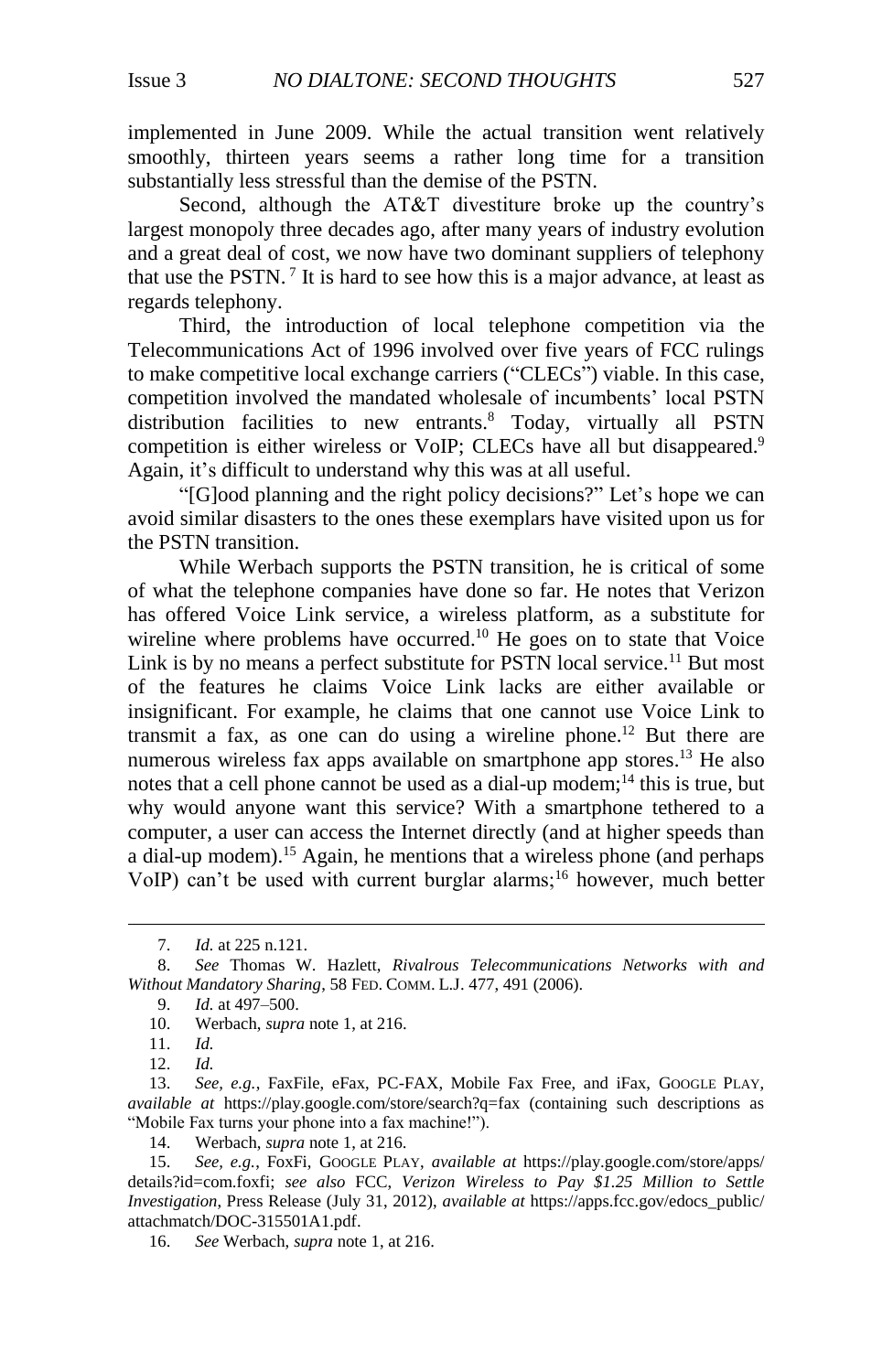home security systems are currently available that use the Internet, and they are often cheaper than old-fashioned burglar alarms.<sup>17</sup> Werbach's claims thus seem somewhat pedestrian, akin to complaining that modern interstate highways are not very suitable for horses and buggies.

Perhaps more on point is that Voice Link guarantees a 36 hour battery; is this enough? Are extra batteries available for those who need them? How about batteries to run cellular towers in case of a general power outage? We know that in major disasters, such as Hurricane Katrina, all communications may go down: PSTN, wireless, and cable (during Hurricane Katrina, only satellite continued to function).<sup>18</sup> What is an acceptable battery life, and who should decide what's acceptable? Werbach does not say.

Werbach characterizes AT&T's petition for limited trials to replace the PSTN with services subject to fewer regulations as "a dagger to the heart of the telecommunications regulatory structure of the Communications Act,"<sup>19</sup> as it appears to presage the nationwide deployment of PSTN's replacement and, with it, the demise of many longstanding regulations. But isn't this a good thing? We regulated the PSTN because it is (or was) a natural monopoly; if we now use competing Internet and wireless services as alternatives, then the monopoly is no more. So why do we need to keep regulation? Werbach believes the transition from the PSTN natural monopoly is a good thing, but he seems to think residual regulation is a good thing too—even if the rationale for it has disappeared.

## <span id="page-3-0"></span>III. PRESERVING THE PSTN'S FEATURES WITHOUT **REGULATION**

Early on, Werbach lays out how the PSTN should be defined in six concepts:

(1) Technical architecture;

- (3) Market structure;
- (4) Universal connectivity;
- (5) Strategic infrastructure; and
- (6) Social contract. 20

<sup>(2)</sup> Regulatory arrangement;

<sup>17.</sup> *See, e.g.*, Devin Coldewey, *Scout Brings Home Security to the Internet Age (and It's Cheap)*, NBCNews.com (Feb. 14, 2013), *available at* http://www.nbcnews.com/tech/ gadgets/scout-brings-home-security-internet-age-its-cheap-f1C8381570.

<sup>18.</sup> *See* Dr. Robert Miller, *Hurricane Katrina: Communications & Infrastructure Impacts*, in THREATS AT OUR THRESHOLD: HOMELAND DEFENSE AND HOMELAND SECURITY 191, 194-195 (Burt B. Tussing ed., 2006).

<sup>19.</sup> Werbach, *supra* note 1, at 214.

<sup>20.</sup> *Id*. at 220.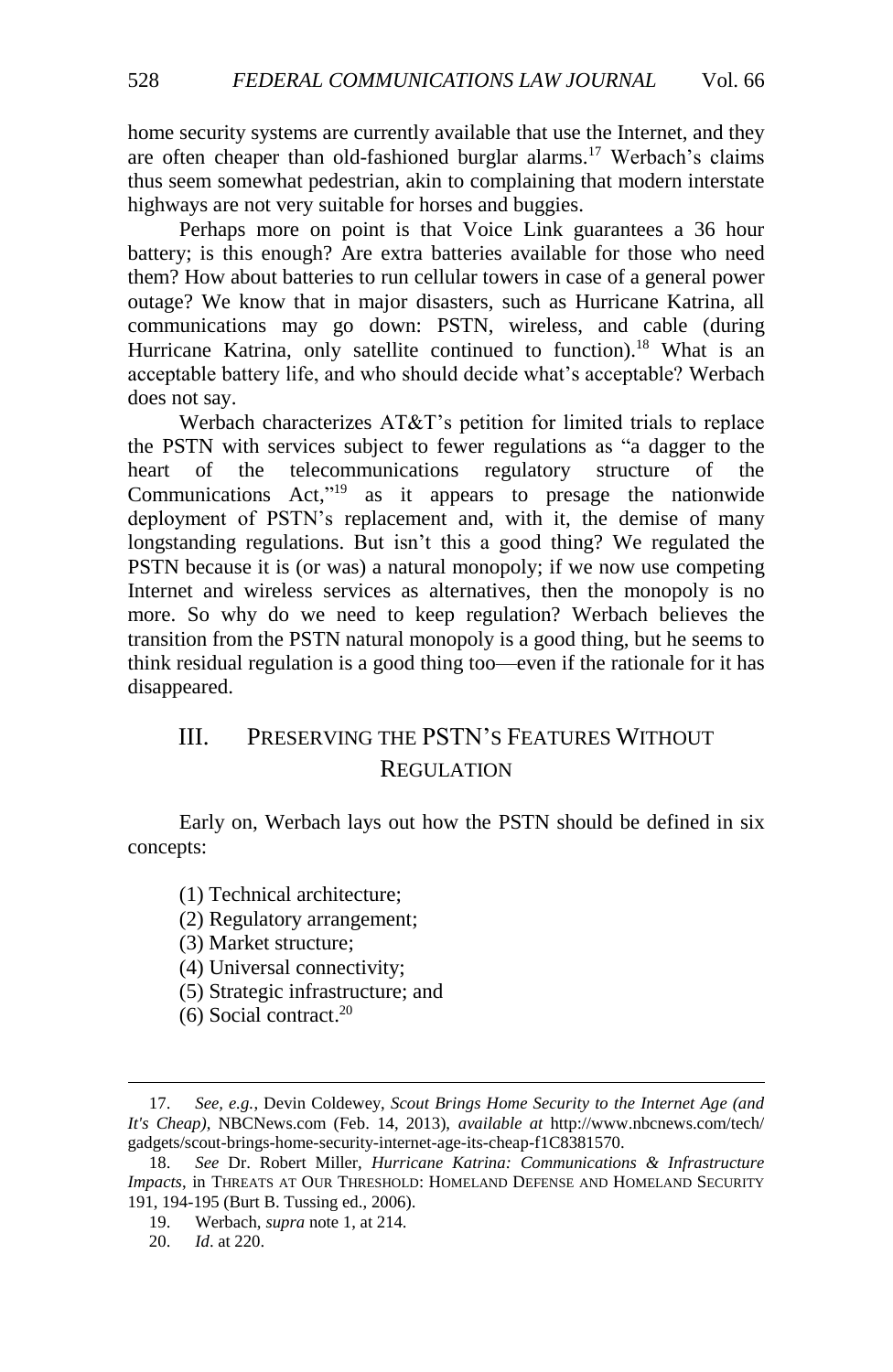He sums up his article in this superb statement: "In essence, the first three conceptions of the PSTN are essentially descriptive, while the other three are normative. What the PSTN *is*, should be allowed and even encouraged to change; what the PSTN *does*, should be protected." <sup>21</sup> In other words, the first three conceptions will disappear with the transition, but the second three must be maintained. I fully agree with this statement, and applaud Werbach's insight and concision. However, I would not use the word "protected," as it implies that there must be a "protector," i.e., a regulator. I would rather use the term "assured"; if we are relatively confident that, for example, the market would assure these conceptions survive the transition, with no need for a regulator, then all should be happy with a market solution. Only in the event of a market failure would it be necessary to roll out the regulator.

Yet Werbach seems to believe that the transition from PSTN to IPbased technology would surely result in an oligopoly—a proposition without empirical support—and that an oligopoly requires regulation to control market power. Our economy, however, seems rife with oligopolies in many industries: automobile manufacturing and Internet search engines, to name two, and yet we seem to do well without regulating these oligopolies. Why the need to regulate IP-based telephone providers? The U.S. has two federal agencies responsible for prosecuting anti-competitive behavior: the Federal Trade Commission and the Department of Justice. Surely they are up to the job of policing market power problems.

Werbach then gets to the core of his argument, the three normative conceptions. I address each in turn.

*Universal connectivity*. The idea is that everyone should be connected to everyone else. There are two parts to this idea. The first is that everyone should have access to the network. Clearly, everyone has access to the PSTN; after the PSTN goes, will everyone have access to the Internet, or to wireless telephony? The data suggests that Internet/wireless access today is universal: <sup>22</sup> over 96% of US households have access to at least one 768 kbps (or greater) broadband provider,<sup>23</sup> plenty enough for VoIP, and 98% have access to at least one wireless provider, $24$  all of which was accomplished without any regulatory requirement for universal access. Werbach's point of universal connectivity is important, but it appears that the Internet and wireless markets together have already accomplished this. What is the need for regulation?

The second part is that all the networks that comprise the Internet should interconnect with each other, a principle known as interconnection. This issue arises in the PSTN, wherein interconnection became a total mess

- 23. *Id.*
- 24. *Id.*

<sup>21.</sup> *Id.* at 221.

<sup>22.</sup> *See* NTIA, BROADBAND STATISTICS REPORT (2013), *available at* http://www2.ntia.doc.gov/files/broadband-data/Technology\_by\_Speed\_June2013.pdf.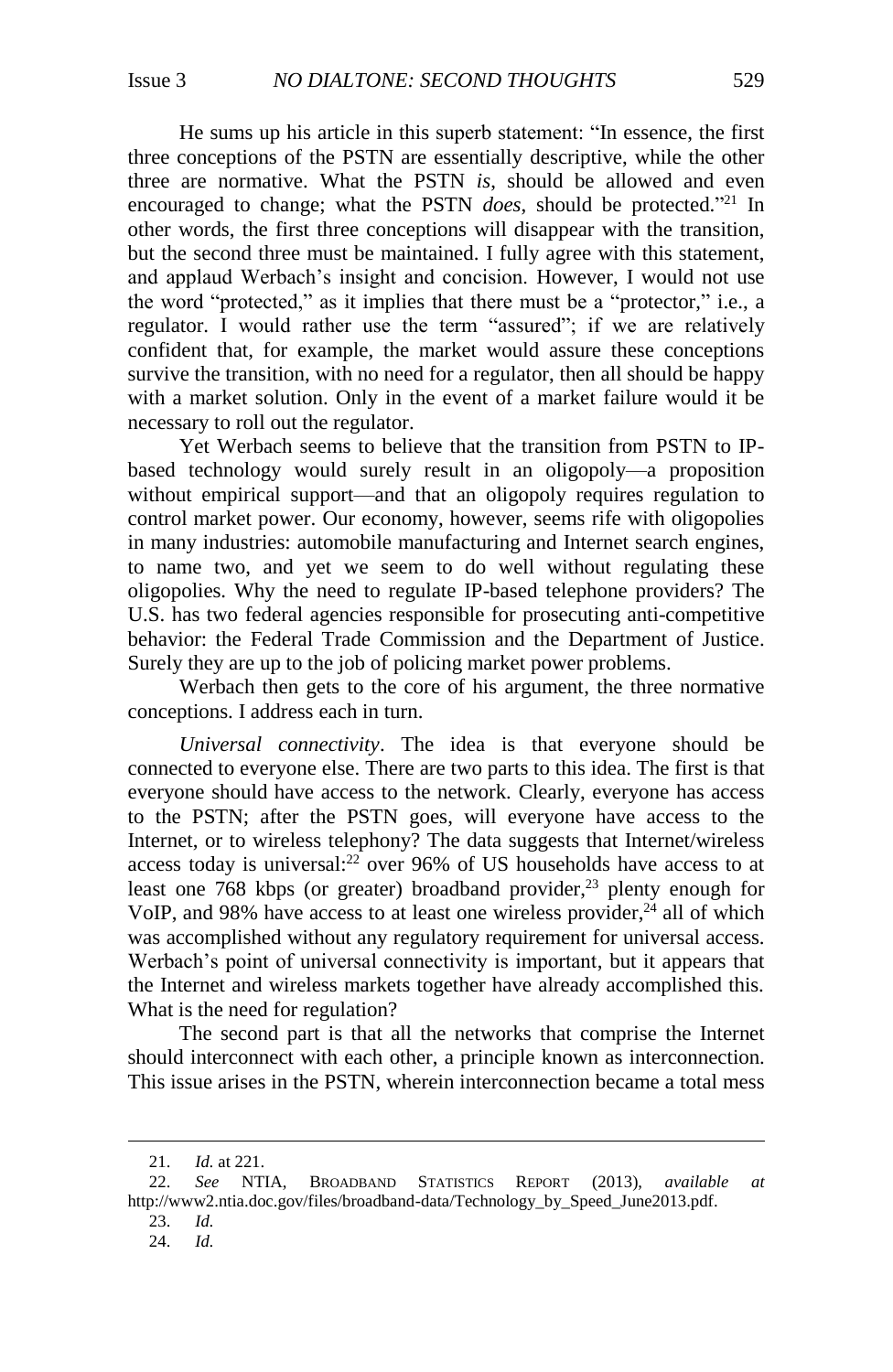<span id="page-5-1"></span><span id="page-5-0"></span>during the 1990s and early 2000s, due in large measure to regulation.<sup>25</sup> In contrast, networks in the unregulated Internet have managed to achieve interconnection using private contracts, without any difficulty whatsoever, since the mid-1980s. Werbach describes these various relationships: peering, transit, paid peering, each of which has a traditional commercial arrangement regarding who pays whom. It was only after the FCC adopted its Open Network Order in 2010, <sup>26</sup> thus signaling the FCC's willingness to extend regulation to the Internet, that a string of complaints arose from backbone networks, such as Level 3 and Cogent, against ISPs, such as Comcast and Verizon, demanding that the FCC order ISPs to provide the backbone networks free interconnection—contrary to established industry customary agreements.<sup>27</sup> Thus, over two decades with almost no complaints regarding Internet interconnection broke down when the FCC indicated its willingness to regulate.

Is interconnection important? It is vitally so, as Werbach correctly emphasizes. But is regulation needed to assure interconnection? The evidence suggests the opposite is true; without regulation, the Internet firms interconnected without problems, and certainly without customer outages.<sup>28</sup> With regulation, the PSTN had no end of difficulty maintaining fair and reasonable interconnection.

*Strategic infrastructure*. Werbach notes that the "[s]trategic aspects of the PSTN include reliability, security, law enforcement access, and public safety."<sup>29</sup> But is the Internet any less strategic than the PSTN? Surely we are concerned with the reliability of the Internet, and much attention has been given to its security in recent months, but these issues are addressed by other agencies without the FCC's help. Further, existing regulations assure that law enforcement has access to VoIP and wireless telephony for legal wiretaps, $30$  and also assure that VoIP and wireless telephony provide access to E911 service,  $31$  so these problems are already solved. Why is more regulation necessary? Certainly the smooth functioning of the PSTN is important to the government, but the smooth

<sup>25.</sup> Gerald Faulhaber, *Should the FCC Regulate Internet Interconnection?* PENN PROGRAM ON REG. REGBLOG (June 9, 2014), *available at* http://www.regblog.org/ 2014/06/09-faulhaber-should-the-fcc-regulate-internet-interconnection.html.

<sup>26.</sup> Preserving the Open Internet, *Report and Order*, FCC 10-201, 25 FCC Rcd. 17905 (2010) [hereinafter *Open Internet Order*], *aff'd in part, vacated in part sub nom.* Verizon v. FCC, 740 F.3d 623, 636–42 (D.C. Cir. 2014).

<sup>27.</sup> *See* Faulhaber, *supra* note [25,](#page-5-0) for a detailed history of these recent complaints.

<sup>28.</sup> For a complete analysis of Internet interconnection disputes, their resolution, and their impact on customers, *see* Hal J. Singer, *Mandatory Interconnection: Should the FCC Serve as Internet Traffic Cop?*, Policy Brief, PROGRESSIVE POL'Y INST. (May 27, 2014), *available at* http://www.progressivepolicy.org/wp-content/uploads/2014/05/2014.05- Singer\_Mandatory-Interconnection\_Should-the-FCC-Serve-as-Internet-Traffic-Cop.pdf.

<sup>29.</sup> Werbach, *supra* note [1,](#page-1-2) at 226.

<sup>30.</sup> *See* Communications Assistance for Law Enforcement Act, Pub. L. No. 103-414, 108 Stat. 4279 (1994) (codified as amended at 18 U.S.C. § 2522 and 47 U.S.C. §§ 229, 1001-1010).

<sup>31.</sup> *See* 47 C.F.R. § 9 (2014).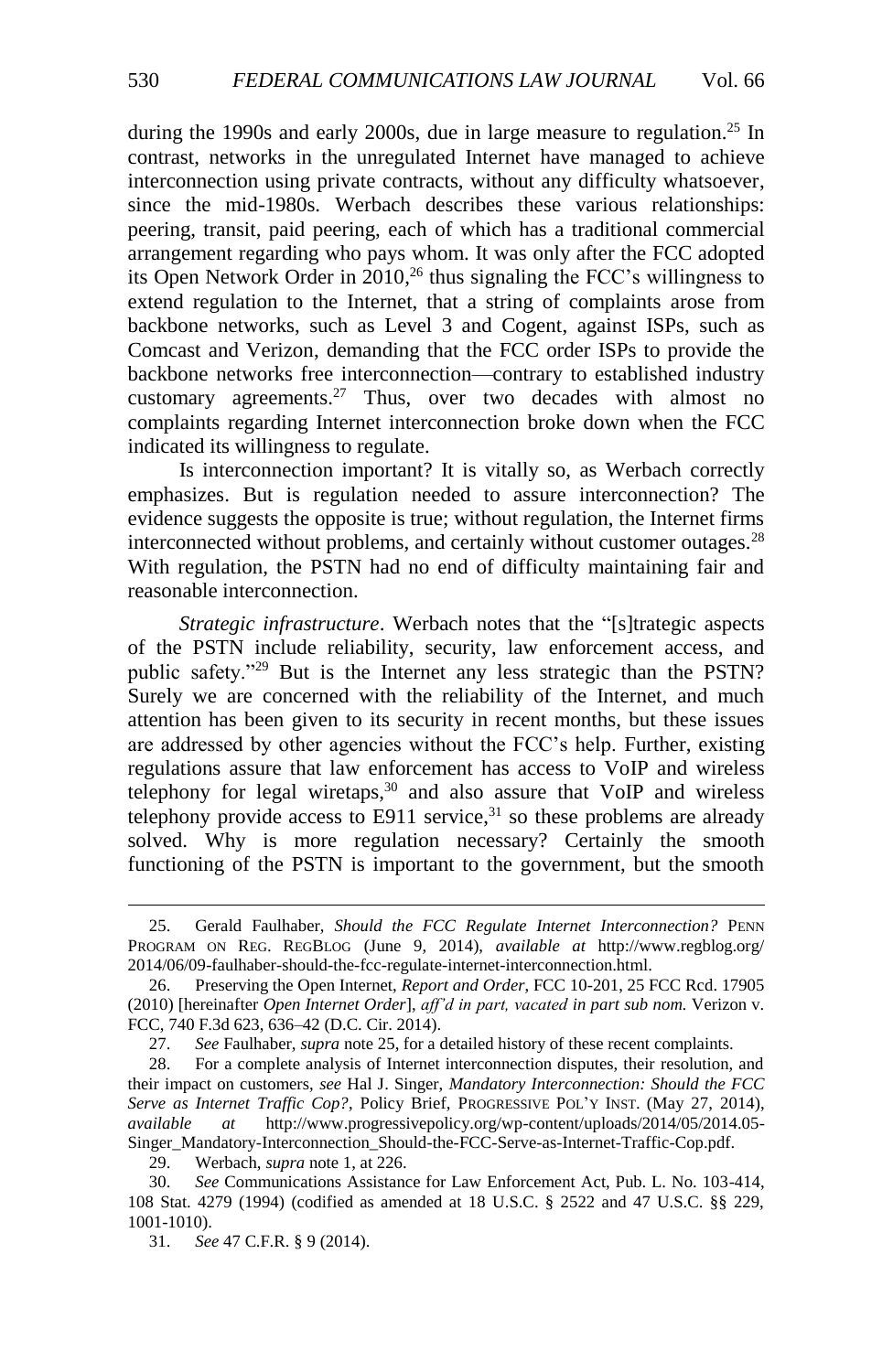functioning of the Internet is at least as important, and yet we have done quite well without the FCC regulating the Internet. What is the rationale to change course now?

*Social contract*. The initial social contract entailed granting private companies monopolies over telephony in return for their providing affordable service to all. As Werbach notes:

Even after the opening of all telecommunications markets to competition, incumbent service providers supporting the PSTN still receive a variety of benefits. These include low-cost access to pole attachments and rights-of-way, receipt of universal service subsidies when serving high cost areas, free spectrum for the initial offering of mobile phone service, and protection against antitrust liability on the grounds that the Communications Act comprehensively regulates the field.<sup>32</sup>

Maybe it's time we stop giving incumbents some of these benefits. Since Internet and mobile wireless access is now universal, why is it necessary to provide universal service subsidies anymore? Perhaps doing so was necessary in the last century, but it is certainly not needed today. And the FCC hasn't handed out licensed spectrum for free in two decades. It is indeed true that regulation shields PSTN providers from antitrust liability,<sup>33</sup> but why does this remain necessary? Let's remove the shield by removing regulation and let antitrust authorities police abuses of market power if and when they occur.

Werbach insightfully notes that much of what the FCC regulates is migrating to the regulation-free Internet and the much less intensively regulated wireless industry. "[U]nless the FCC intends to go out of business," Werbach opines, "it must take action." <sup>34</sup> The obvious riposte is: what's the matter with the FCC going out of business? If a regulator is no longer needed, going out of business is exactly what should happen to it. Werbach appears to believe that the FCC should be looking for something, anything, to regulate or else its employees will be out of a job—an outcome he opposes. To the contrary, getting rid of unnecessary bureaucrats and regulations is beneficial to the public interest.

Werbach's fundamental point is that the three "enduring objectives" require that regulations be extended to the Internet in order to ensure their continued existence. <sup>35</sup> Again, while I agree that these enduring objectives are important, I disagree with Werbach that imposing regulation on the Internet to "protect" these enduring objectives is needed. In fact, at present, wireless and voice over the Internet actually meet these objectives with

<sup>32.</sup> Werbach, *supra* note [1,](#page-1-2) at 228.

<sup>33.</sup> *See, e.g.*, 15 U.S.C. § 45(a)(2) (2012) (exempting most "common carriers" from the FTC's authority to prohibit unfair practices).

<sup>34.</sup> Werbach, *supra* note [1,](#page-1-2) at 229.

<sup>35.</sup> *Id*. at 226.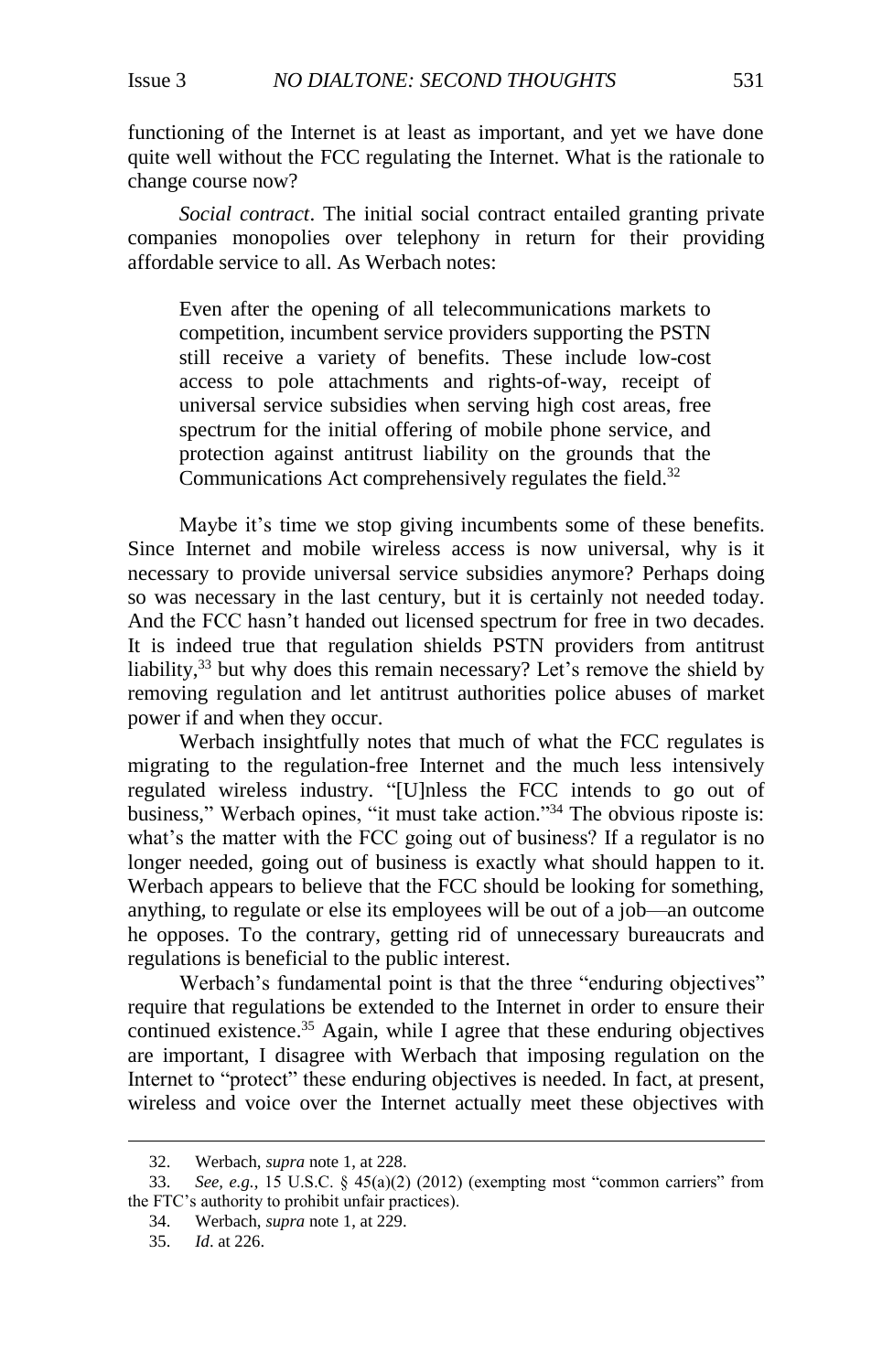little or no regulation. The competitive market has managed to get the job done with *de minimis* help from regulators.

And this is exactly the way the FCC intended the Internet to work. In his earlier work, Werbach himself said as much, noting that "as a practical and policy matter, regulation of Internet telephony would be problematic. It would be virtually impossible, for example, for the FCC to . . . require the ISPs segregate voice and data packets passing through their networks for regulatory purpose."<sup>36</sup> In *No Dialtone*, however, Werbach changes his tune, claiming that the PSTN has been undermined by the "collapse of the regulatory theory for data services."<sup>37</sup> While I agree that this transition is a good thing (for all the reasons Werbach mentions), his assertion about the regulatory theory for data services is a complete puzzle. For years, the FCC has had a strong and consistent position regarding the "regulatory theory" of the Internet (and before that data services), as Jason Oxman has explained:

Although the FCC has a long tradition of encouraging the growth and development of the Internet by nonregulation, deregulation, and certain affirmative market-opening policies, there are frequent calls from many sources for the FCC to become more heavily involved in Internet regulation . . . . The challenge to the  $FCC \dots$  is to  $\dots$  further the Commission's longstanding goal of promoting competition, not regulation, in the marketplace.<sup>38</sup>

Further, former FCC Chairman and Clinton appointee William Kennard made the FCC's "regulatory theory" for the Internet even clearer:

[T]he best decision government ever made with respect to the Internet was the decision that the FCC made . . . NOT to impose regulation on it. This was not a dodge; it was a decision NOT to act. It was intentional restraint born of humility. Humility that we can't predict where this market is going. $39$ 

This seems to be a very clear statement of the FCC's "regulatory theory for data services," and is perfectly consistent with the transition

<sup>36.</sup> Kevin Werbach, *Digital Tornado: The Internet and Telecommunications Policy* 29 (FCC OPP, Working Paper No. 29, 1997), *available at* http://transition.fcc.gov/Bureaus/ OPP/working\_papers/oppwp29.pdf.

<sup>37.</sup> Werbach, *supra* note [1,](#page-1-2) at 205.

<sup>38.</sup> Jason Oxman, *The FCC and the Unregulation of the Internet* 22 (FCC OPP, Working Paper No. 31, 1999), *available at* http://www.fcc.gov/Bureaus/OPP/working\_ papers/oppwp31.pdf.

<sup>39.</sup> William E. Kennard, Chairman, FCC, The Road Not Taken: Building a Broadband Future for America, Remarks at the National Cable Television Association (June 15, 1999), *available at* [http://www.fcc.gov/Speeches/Kennard/spwek921.html.](http://www.fcc.gov/Speeches/Kennard/spwek921.html)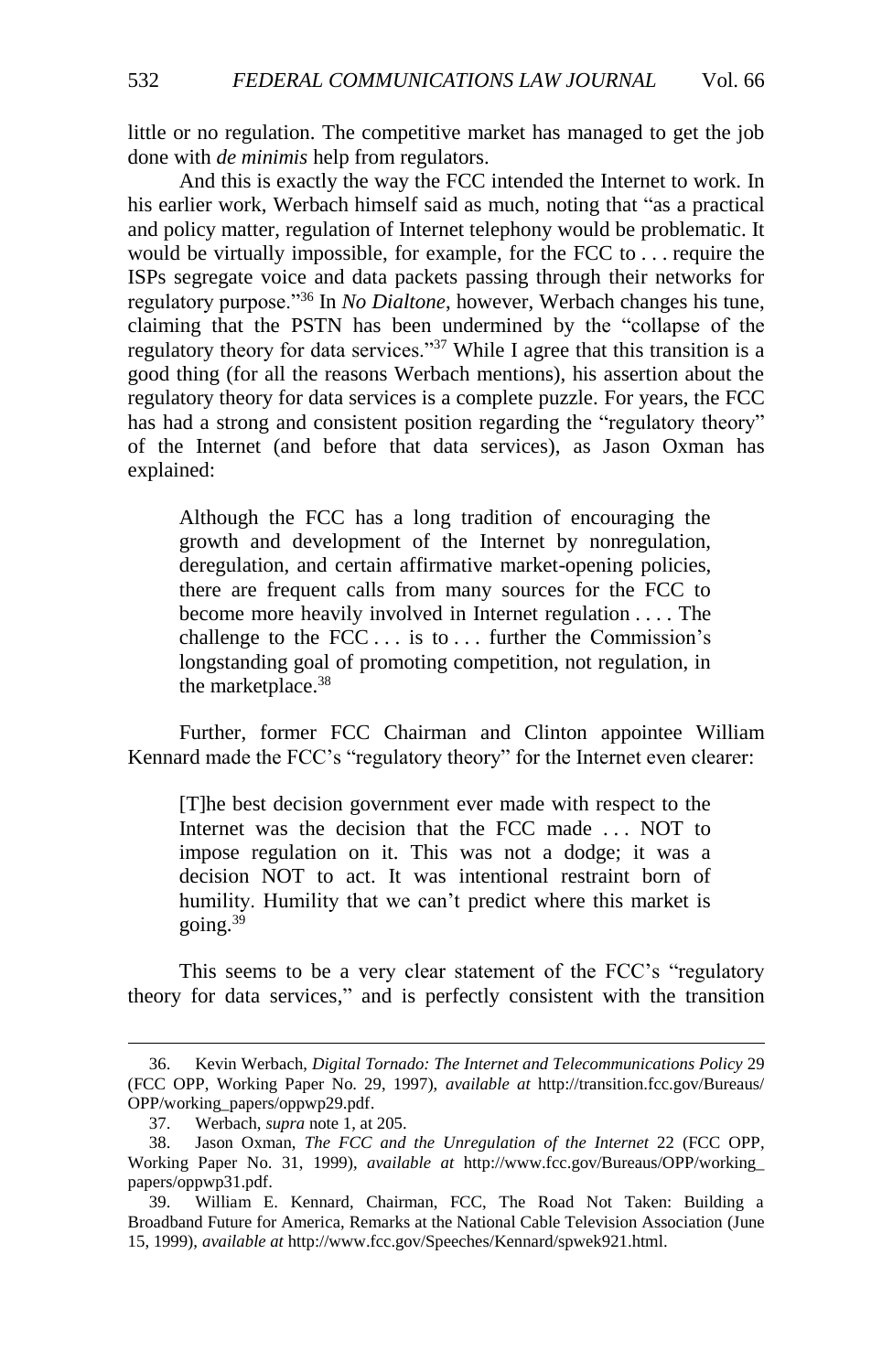away from the PSTN. For several decades, the FCC's has clearly embraced a "hands off" policy towards the internet, and during that time, the Internet has been one of the great success stories of the past century.<sup>40</sup> Now, Werbach seems to believe it is time to regulate the Internet. I disagree strongly. The market-based Internet is doing just fine, fulfilling all of Werbach's enduring objectives. It works; let it be.

But how much could a little bit of regulation hurt? Werbach's recommendations sound pretty reasonable. Aren't I being a bit alarmist about the effects of regulation?

<span id="page-8-0"></span>Economists have examined the costs of regulation in general for several decades. We need not repeat their arguments here, as they are wellknown. The definitive works are Noll<sup>41</sup> and Carlton and Perloff.<sup>42</sup> In practice, regulation often results in firms and customers constrained by inefficient market actions, lessened incentives to invest, and the complete elimination of incentives for entry and innovation.<sup>43</sup> Regulation also opens wide opportunities for rent-seeking, as firms seek market advantage by administrative fiat rather than by serving their customers well.<sup>44</sup> When regulators are open for business, firms are quick to understand that pleasing or manipulating their regulators is far more important than innovating, investing, and pleasing customers. It is precisely because regulators have not been open for business on the Internet that it has been such an innovative and successful enterprise.

Advocates of regulation often ignore its seamy side, hoping that proposed network neutrality regulation will work perfectly or nearly so, without serious unintended consequences and implemented by an FCC that is all-wise, lobby-proof, and above-politics. Those of us with actual experience with regulators, myself included, find this Pollyanna attitude naïve in the extreme. Indeed, even regulators themselves are acutely aware of the serious limitations of regulation. Recently, the Federal Trade Commission warned of these costs when the FCC was considering network neutrality regulation:

[W]e suggest that policy makers proceed with caution in evaluating calls for network . . . regulation. . . . No regulation, however well-intended, is cost-free, and it may be particularly difficult to avoid unintended consequences here, where the conduct at which regulation would be directed largely has not yet occurred. . . . This is the inherent difficulty in regulating

<sup>40.</sup> *See id*.

<sup>41.</sup> Roger G. Noll, *Economic Perspectives on the Politics of Regulation*, in 2 HANDBOOK OF INDUSTRIAL ORGANIZATION 1253–87 (Richard Schmalensee & Robert Willig eds., 1989).

<sup>42.</sup> DENNIS W. CARLTON & JEFFREY M. PERLOFF, MODERN INDUSTRIAL ORGANIZATION ch. 20 (4th ed. 2004).

<sup>43.</sup> *See generally* Noll, *supra* not[e 41.](#page-8-0)

<sup>44.</sup> *See id.*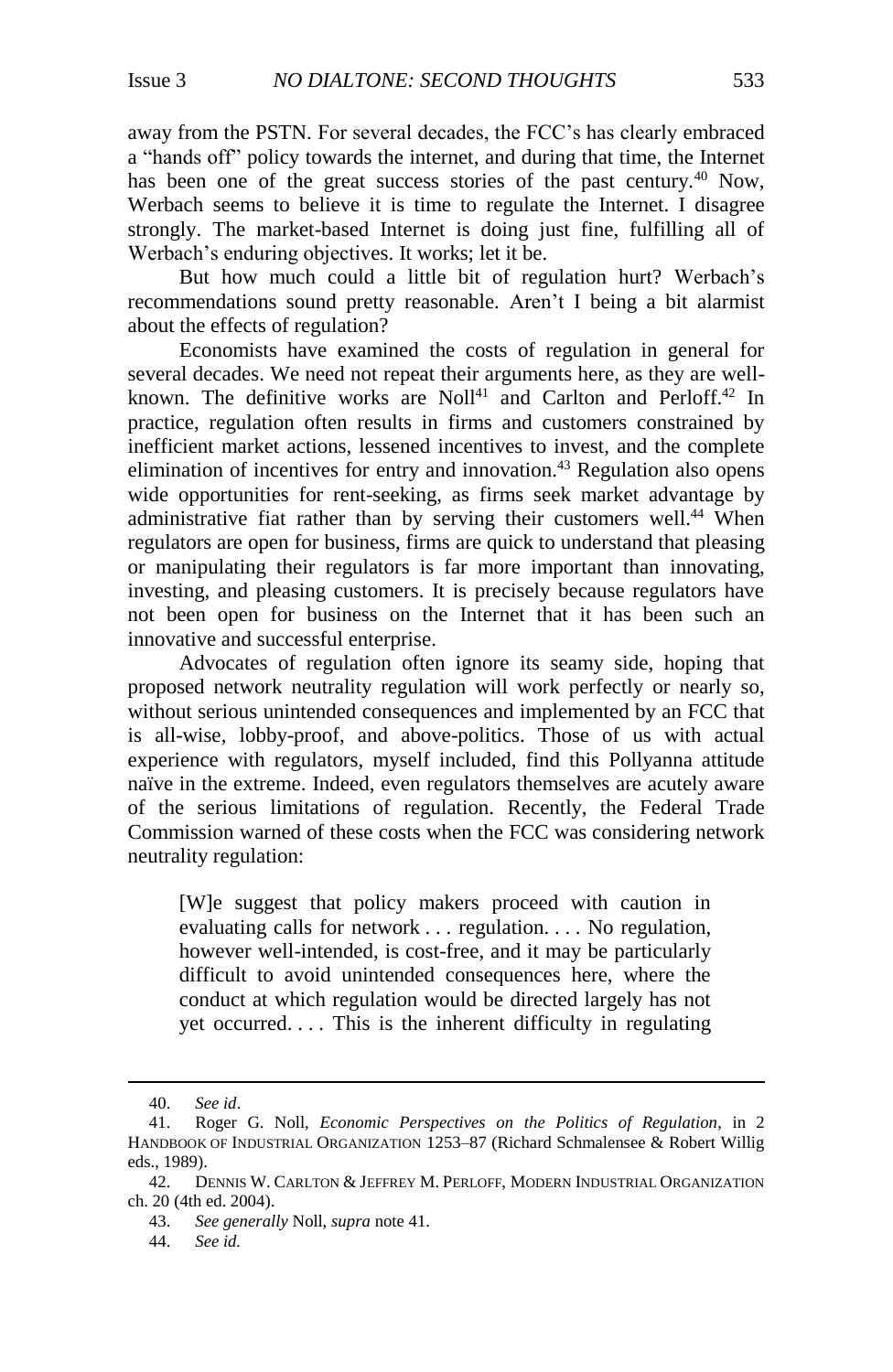based on concerns about conduct that has not occurred, especially in a dynamic marketplace.<sup>45</sup>

Indeed, the FCC itself recognized the severe limits and costs of regulation in the broadband market space:

[B]roadband services should exist in a minimal regulatory environment that promotes investment and innovation in a competitive market. We recognize that substantial investment is required to build out the networks that will support future broadband capabilities and applications. Therefore, our policy and regulatory framework will work to foster investment and innovation in these networks by limiting regulatory uncertainty and unnecessary or unduly burdensome regulatory costs.<sup>46</sup>

Both scholarly research and practical experience with regulation reach the same conclusion: regulation is by necessity a costly process, not to be undertaken without solid empirical proof that the hoped-for benefits outweigh the costs.

The long, depressing history of regulation has taught us two very important lessons that we need to keep firmly in mind at this critical juncture of the Internet. First, when regulators indicate a willingness to intervene in a market, all market participants will turn their attention from satisfying customers to special pleadings to get regulations that favor them and disfavor their competitors. Innovation takes second place to rentseeking behavior by market participants as they jockey for regulatory advantage.

Second, even regulators who wish to limit the scope of their rules face constant pressure from market participants to expand their regulatory purview to help this or that participant. While the regulators may initially resist this pressure, regulation will inexorably extend to reach the entire industry.<sup>47</sup>

But is there a danger from regulation *now*? Surprisingly, we see the evidence of the pernicious effects of regulation of the Internet even before the regulatory ink has dried, in these very earliest days of Internet regulation. After 40 years of a hands-off-the-Internet policy, the FCC has in

<sup>45.</sup> FED. TRADE COMM'N, FTC STAFF REPORT, BROADBAND CONNECTIVITY COMPETITION POLICY 155, 157 (2007), *available at* http://www.ftc.gov/sites/default/files/ documents/reports/broadband-connectivity-competition-policy/v070000report.pdf.

<sup>46.</sup> Appropriate Framework for Broadband Access to the Internet over Wireline Facilities, *Notice of Proposed Rulemaking*, FCC 02-42, 17 FCC Rcd. 3019, para. 5 (2002).

<sup>47.</sup> For instance, in the 1930s, regulated railroads (then treated as natural monopolies) demanded extension of regulation to the nascent trucking industry (which was fully competitive), and they got it. This gave us high trucking rates, the Teamsters, and Jimmy Hoffa, until it was eventually undone 40 years later. *See* THEODORE E. KEELER, RAILROADS, FREIGHT, AND PUBLIC POLICY 26 (1983) ("As truck competition increased . . . the railroads clamored more and more loudly for placing the trucking industry under the same regulation they were subject to.").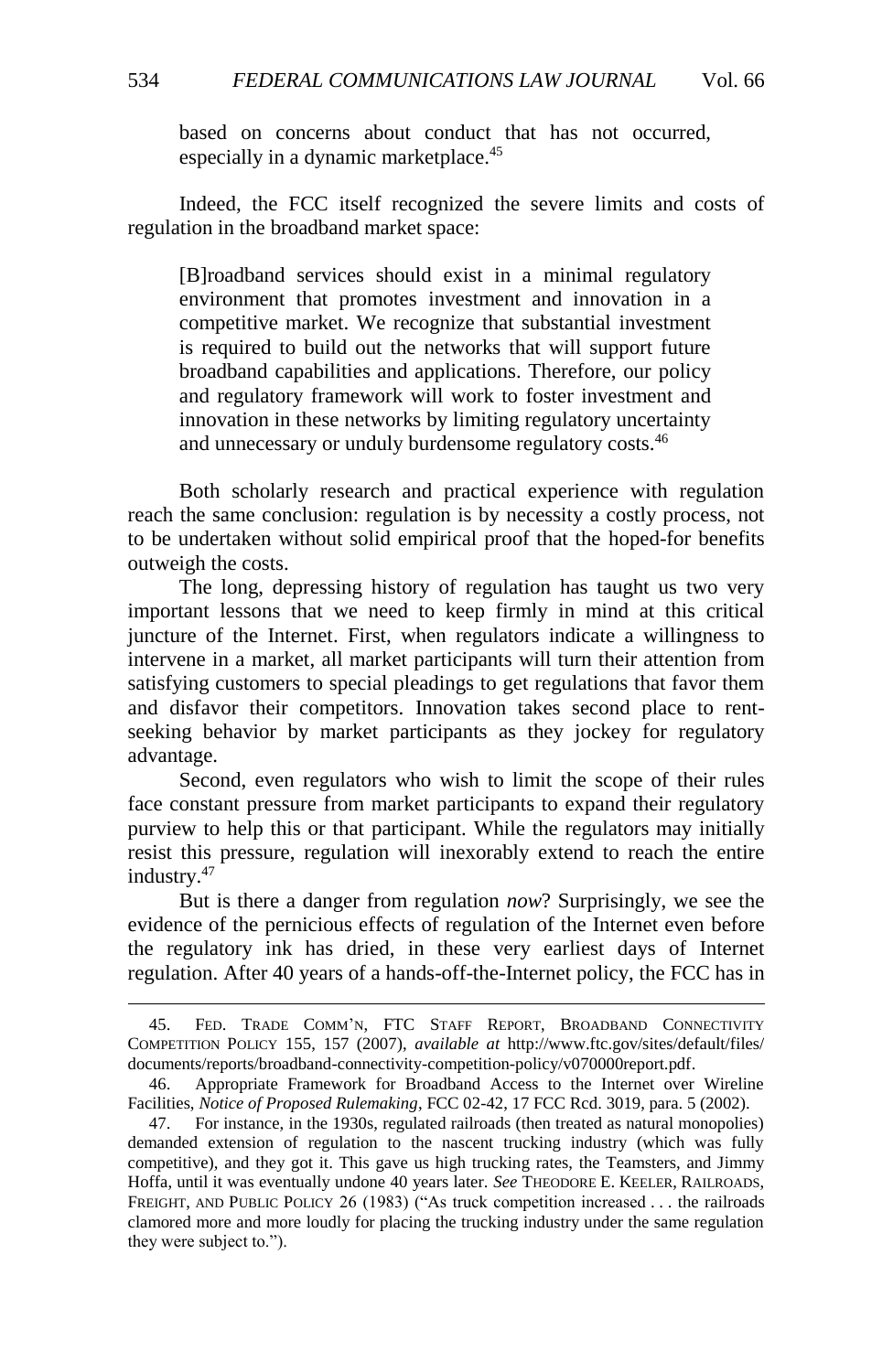fact decided to regulate the Internet in the form of the Open Internet Order. <sup>48</sup> Although this rule has yet to be finalized following an appeals court vacating the FCC's earlier rule in January 2014, <sup>49</sup> there is little doubt that some form of net neutrality will soon be (again) imposed on ISPs.

In 2010, when the FCC put up the "Open for Business" sign by issuing net neutrality rules, the rent-seeking started almost immediately. Level 3 objected to Comcast giving them the paid peering treatment when they started carrying Netflix traffic, a change in traffic balance that, according to common Internet practice, called for payment. Level 3, however, called it a violation of net neutrality and requested the FCC to step in to resolve this dispute.<sup>50</sup> Then-Chairman Genachowski dismissed the complaint as having nothing to do with net neutrality, but rather interconnection, and foreswore FCC intervention in the dispute. <sup>51</sup> But the Commission may well have no real choice; as net neutrality architect Tim Wu and his colleague Tejas Narechania explained in a letter they sent recently to the FCC, "the Commission now believes that the statutory aims of the Telecommunications Act are more easily met through regulated access rules rather than deregulated access."<sup>52</sup>

This is not a unique event. Recently, Cogent requested the regulator's help in its disputes with Comcast and Verizon, claiming it was entitled to free interconnection, much as Level 3 complained about four years ago.<sup>53</sup> Eventually, the problem was resolved without any customer losing Internet access, but the issue of interconnection has been put on the table. Despite Chairman Genachowski's decision to punt on the interconnection dispute in 2010, the issue is now squarely before the Commission—whether he (or the current Chairman) likes it or not.

It is worth noting that the rent-seeking that the Open Internet Order unleashed represents an attempt to get the FCC to expand its regulatory writ from net neutrality to interconnection. After 30 years of private contracting without complaint, the presence of the regulator elicits rentseeking attempts aimed at extending regulation further into the Internet. It didn't take long for the two fundamental principles of regulation to show up, did it? This is an object lesson in the political economy of regulation.

This is not a new observation on my part. Carlton and Picker stated the principle most clearly:

Competition is diverted from the marketplace to the regulator's office, and the tools for success—ranging from subtle

<sup>48.</sup> *See Open Internet Order*, *supra* not[e 26.](#page-5-1)

<sup>49.</sup> Verizon v. FCC, 740 F.3d 623, 636–42 (D.C. Cir. 2014).

<sup>50.</sup> *See* Faulhaber, *supra* note [25,](#page-5-0) for details of this dispute.

<sup>51.</sup> *Id*.

<sup>52.</sup> Tejas N. Narechania & Tim Wu, *Sender Side Transmission Rules for the Internet*, 66 FED COMM. L.J. 467 (2014).

<sup>53.</sup> *See* Om Malik, *Verizon: That Peering Flap (About Netflix) is Cogent's Fault*, GIGAOM (June 20, 2013, 4:06 AM), https://gigaom.com/2013/06/20/verizon-that-peeringflap-about-netflix-is-cogents-fault/.